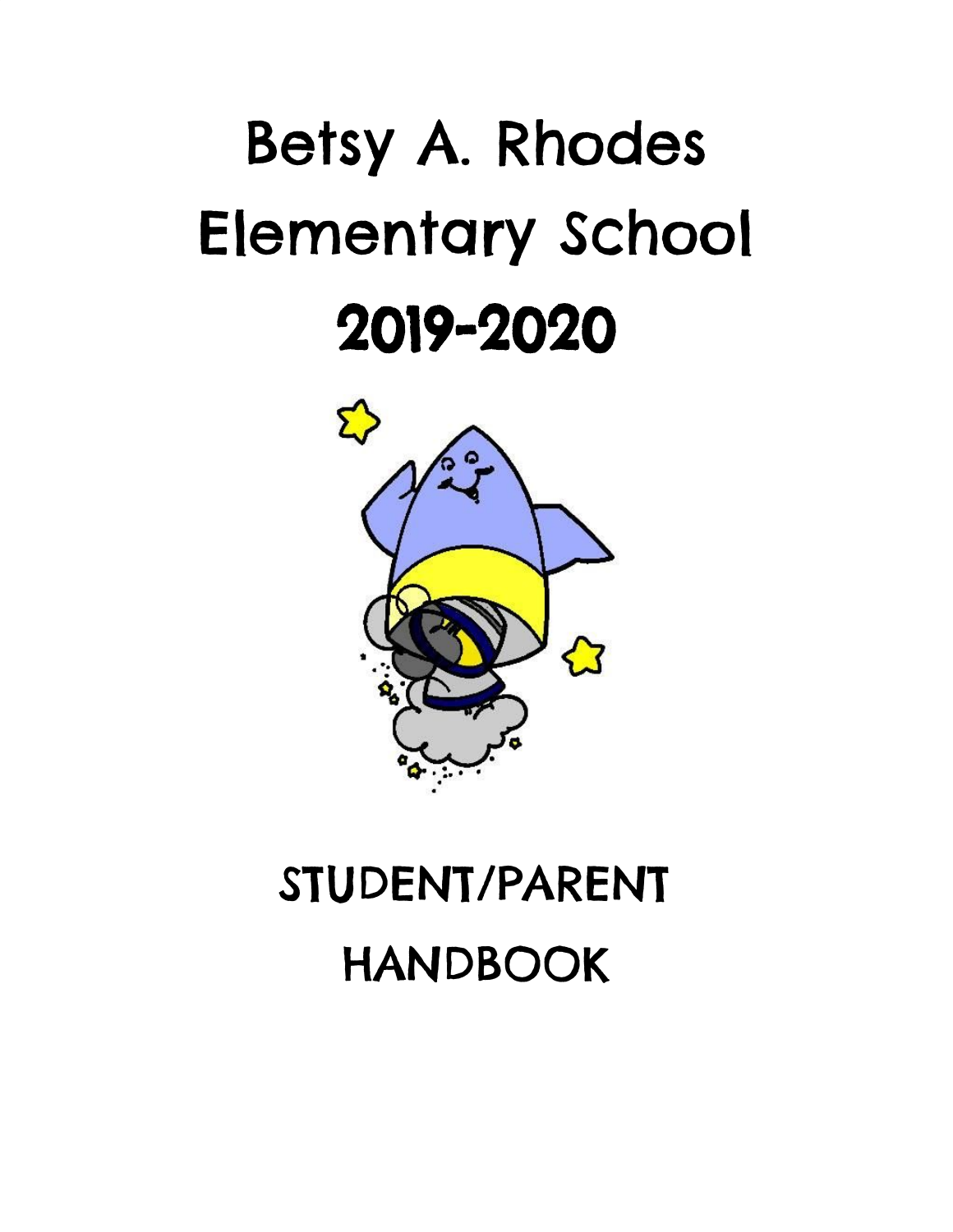#### TABLE OF CONTENTS

| 3 |
|---|
|   |
| 5 |
| 6 |
| 7 |
|   |
|   |
|   |
|   |
|   |
|   |
|   |
|   |
|   |
|   |
|   |
|   |
|   |
|   |
|   |
|   |
|   |
|   |
|   |
|   |
|   |
|   |
|   |
|   |
|   |
|   |
|   |
|   |
|   |
|   |
|   |
|   |
|   |
|   |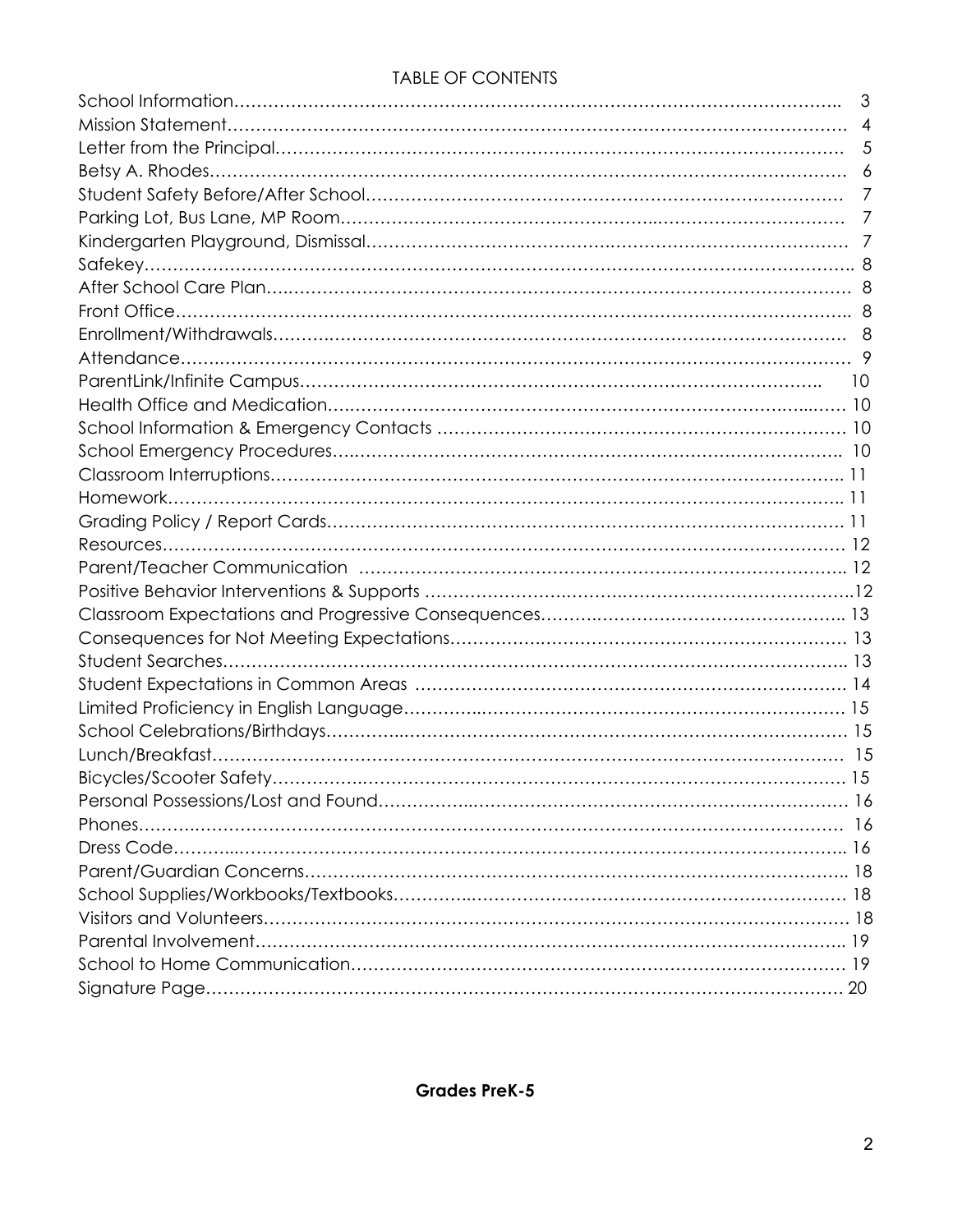

#### **STUDENT HOURS**

#### **SCHOOL MOTTO**

"Soaring to Success"

**SCHOOL COLORS**

Blue and Gold

**SCHOOL MASCOT**

Rocket

#### **SCHOOL ADMINISTRATION AND OFFICE STAFF**

Assistant Principal Vanessa Altfas Office Manager **Jen Alvarado** School Clerk Molly Murphy

Principal Rebecca Lucero

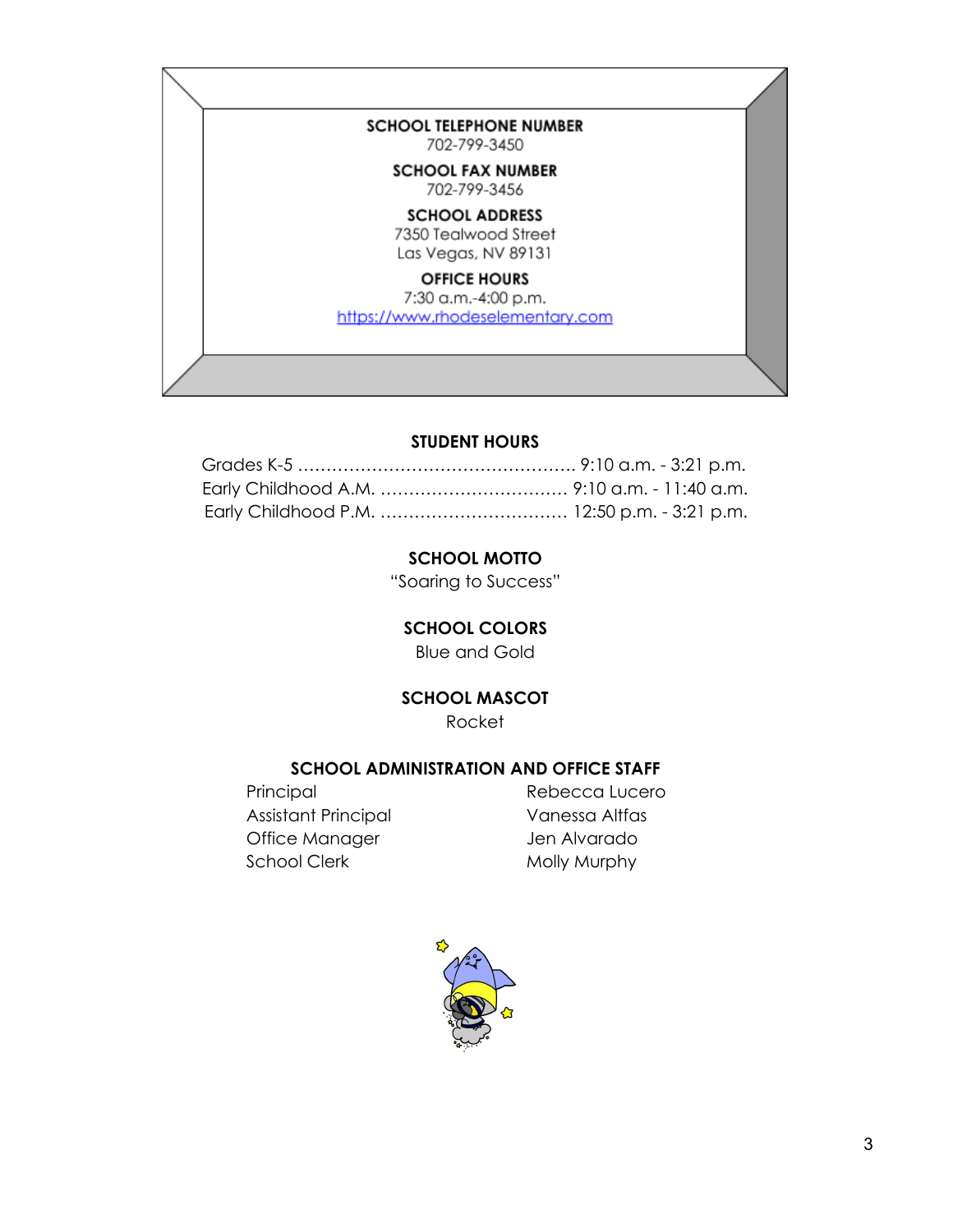Welcome to Betsy Rhodes Elementary School, the home of the Rockets. The purpose of this Student/Parent Handbook is to provide a general overview of the policies and procedures of our school and the Clark County School District. Please keep it as a convenient reference to assist you in answering questions about school and district procedures.

Betsy Rhodes Elementary School is an extraordinary place. Our main goal is to make your child's school experience positive and exciting. As a staff, we believe it is essential to create a safe environment that allows every student to be productive and we want to provide the necessary tools for each child to grow both socially and academically. At Betsy Rhodes Elementary School, we believe that effective education is a combination of involvement between home and school. Please review the contents of this handbook together with your child and feel free to contact the school with any questions or concerns that you may have.

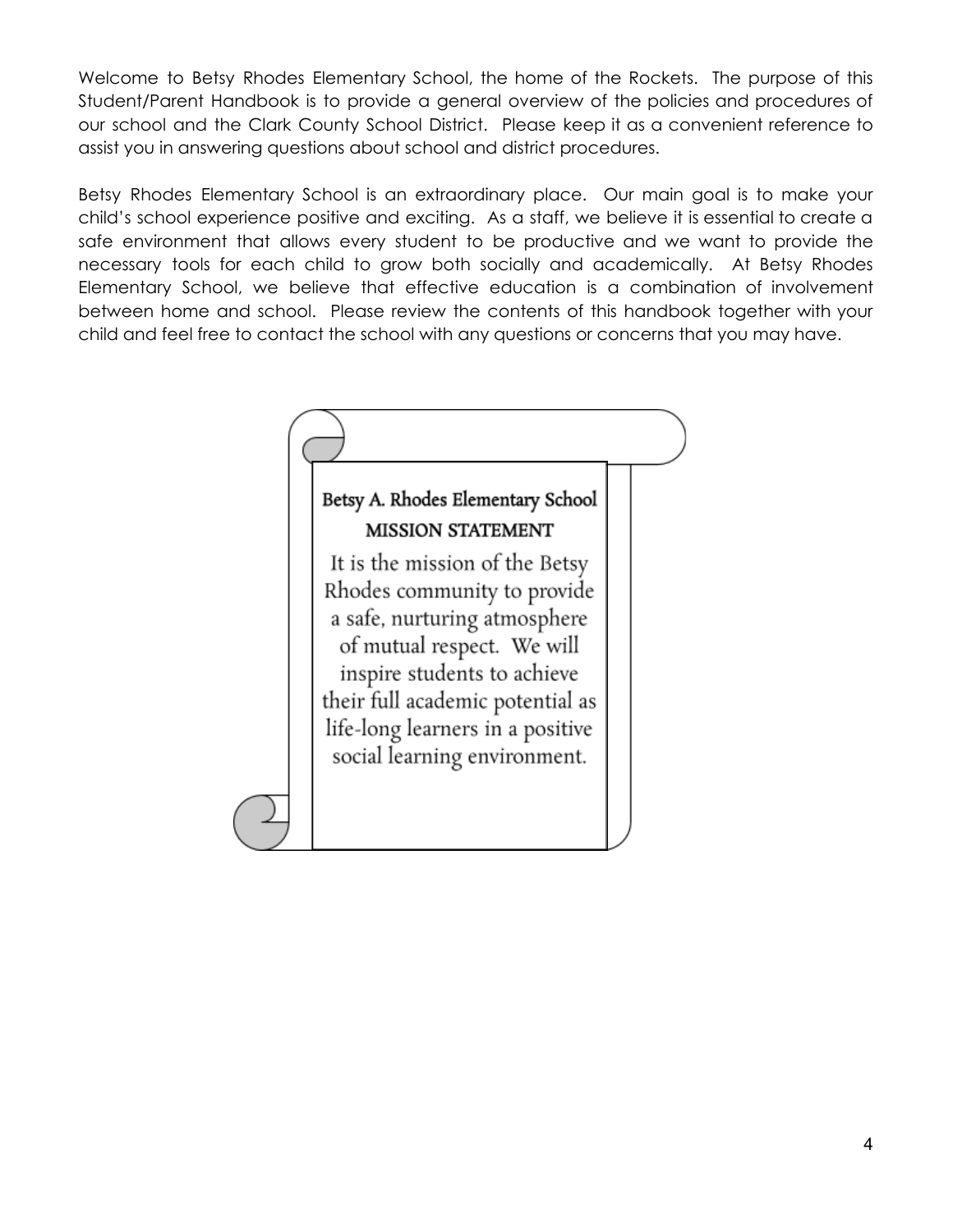Dear Parents/Guardians and Students,

As the principal of Betsy Rhodes Elementary School, I am thrilled to welcome everyone back for the 2019-2020 school year! Being a part of this community and watching our students achieve their goals continues to be the best part of my job. I am happy to continue my commitment to support our students and staff as we soar to success!

The mission of our staff is to support the academic and social growth for our students and we look forward to helping every student work to "Rocket to Excellence!" Our staff spends countless hours working to provide instructional strategies and structures to help students grow. Our procedures and expectations are in place to maintain a safe and productive learning environment and are keys to the success we will achieve. We know that these steps, and the work to enhance our engagement strategies, will encourage your child to have fun in the learning process.

Throughout the year, we will communicate important information in many ways including ParentLink messages, fliers that will be sent home, Twitter (@RhodesRockets) and on our school website (www.rhodeselementary.com). If we work as a team, our students will benefit from the collaboration.

I am honored to serve as the principal of Rhodes Elementary School. It is truly a privilege to be a member of a community where we continue to work to show our care and support for student growth, focusing on positive relationships to help our kids be successful. Please feel free to contact me; I am eager to work together to find solutions to questions and to share information on all of the great things our students and staff do.

Your partner in education,

Mrs. Rebecca Lucero, Principal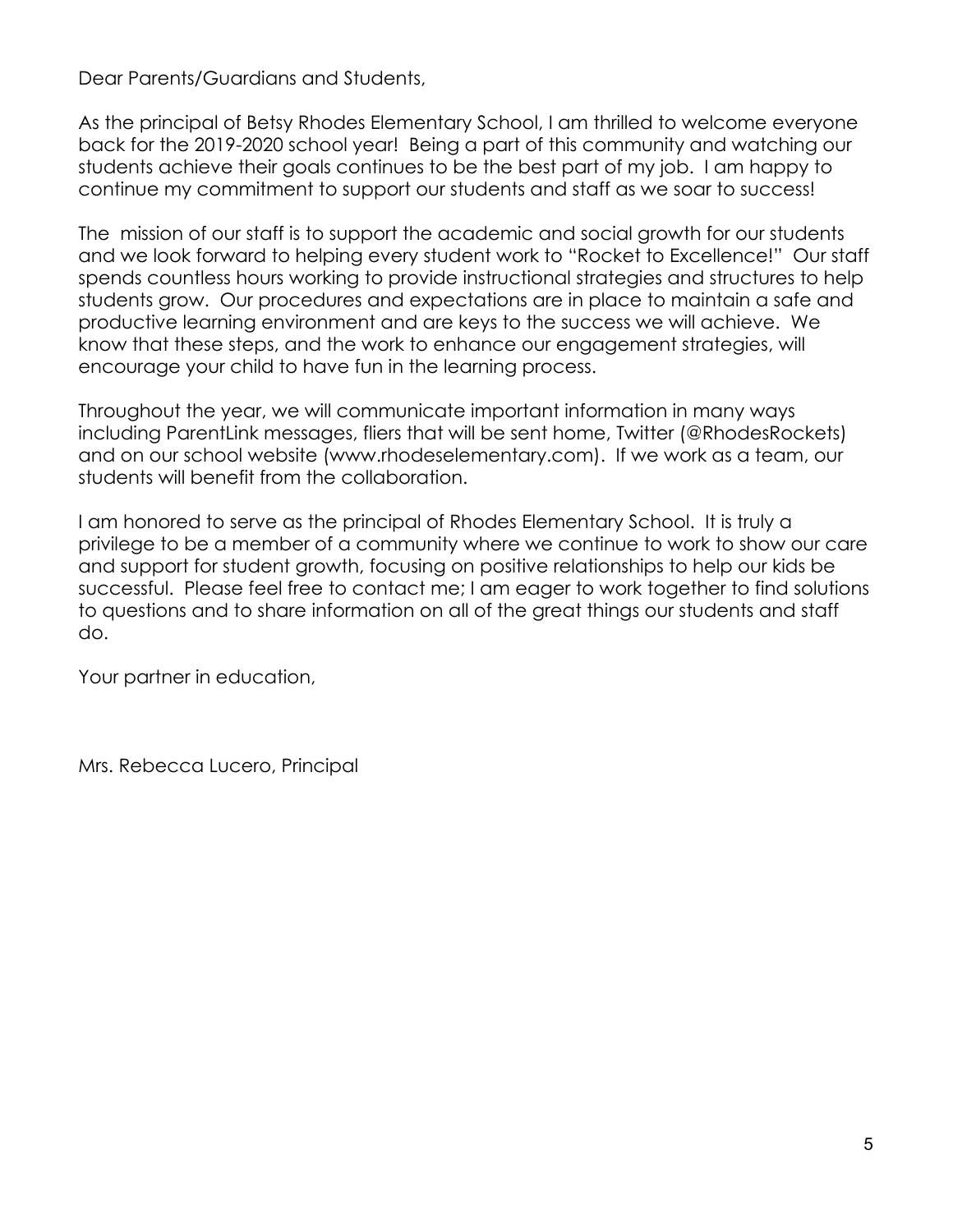### **Mrs. Betsy A. Rhodes**



*Photo taken at 20 th Year Celebration, 2018*

If children were involved and a call was made for volunteers, Betsy Rhodes arrived first. A primary school teacher by profession, a wife and mother by choice and a leader by involvement, Betsy has made effective action in the community her life's work.

In 1977, Betsy Rhodes was the organizing chairman of Assistance League's Operation School Bell, helping Clark County School District children with needed school clothing; thus, increasing school attendance, academic performance, and self-esteem. Operation School Bell has received acclamation as one of the community's finest outreach projects.

For forty years, Betsy Rhodes has been a community leader devoted to education and philanthropic advances. Service League, Junior League of Las Vegas, Fantasy Park and Playground Development, Assistance League of Las Vegas, Operation School Bell, Dental Auxiliary, Council of Social Agencies, Junior Mesquite, Clark County Board of Domestic Violence, Junior Tennis Patrons, State Advisory Board on Children's Nutritional Education, Block Grants, Consumer Advocate on the Nevada State Board of Pharmacy, Cotillion, PTA, Boy Scouts and Christmas Benefits all symbolize Betsy's spirit as a volunteer for the community.

Betsy Rhodes exemplifies the motto of the school that bears her name. She is a shining example of how someone can "Soar to Success."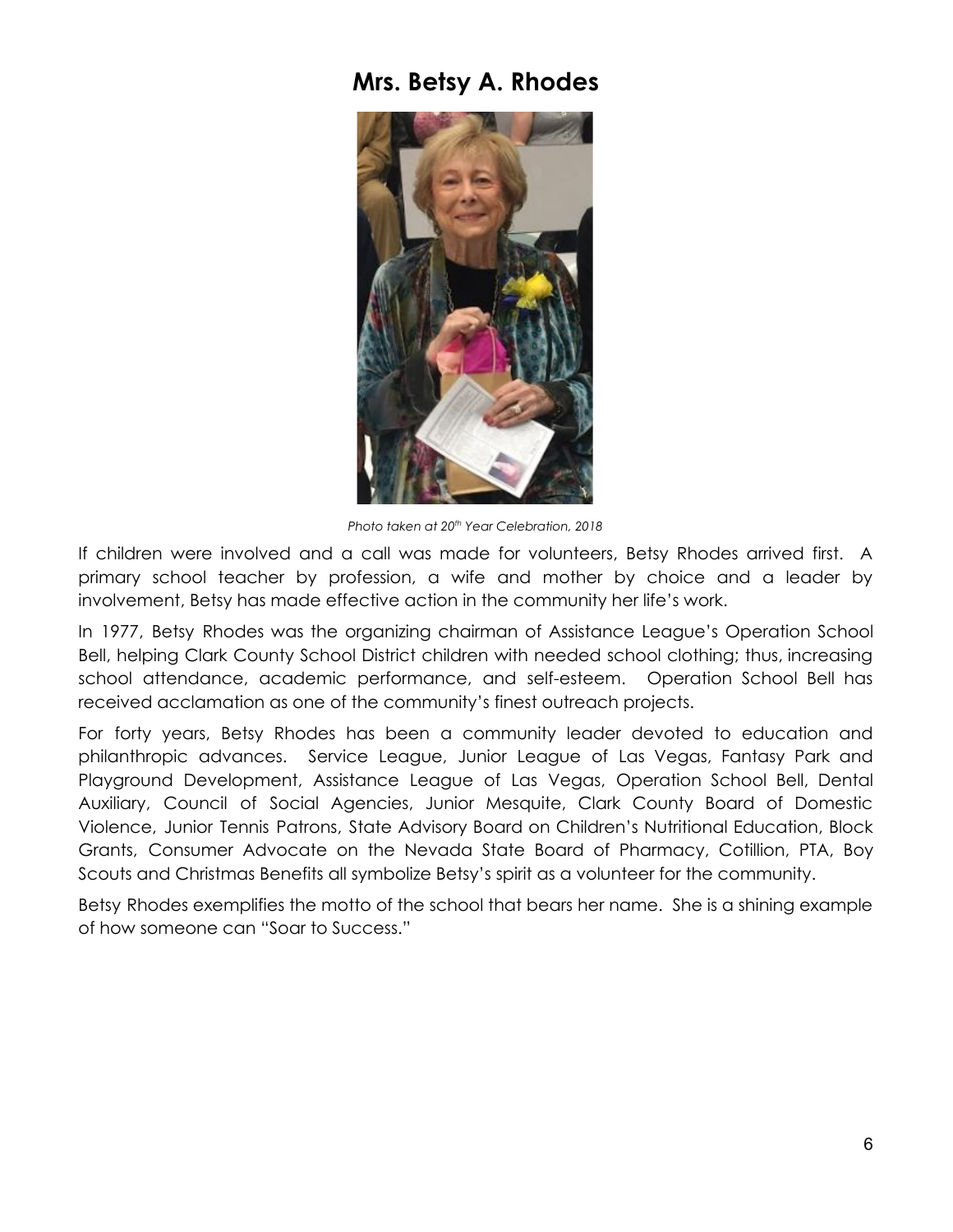#### **GENERAL SCHOOL INFORMATION**

#### **Student Safety Before and After School**

Students are not permitted on the school campus/playground until 8:45 a. m. There is no adult supervision prior to that time. For the safety of all students, please adhere to this time and do not drop your child off at school or have them walk/ride to school too early.

Students will be walked out at 3:21 p.m. Students are to leave campus after the dismissal bell rings unless they stay for an after school authorized activity. If students are left at school and a parent/guardian is unable to be contacted, the After School Care Plan will be followed. Please enroll your child in Safekey for any unforeseen circumstances that may prohibit you from picking your child up on time. It may be necessary to have someone other than a middle school student pick up your child because of the time difference. Other possibilities may include a walking buddy, another family member, neighbor or family friend.

#### **Parking Lot**

During arrival and dismissal times, our parking lot is open for drop-off and pick-up. Cars cannot be left parked and unattended unless they are in an actual parking spot. It is unsafe for cars to stay in the fire lane or to be left unattended behind parked cars. If an emergency vehicle needed to access the school, they would be unable to if cars are incorrectly parked. If parents choose to use the parking lot for drop-off or pick-up, please pull forward out of the entrance way and drive-through, pulling in to the right side to pause for students to get in or out. Again, cars cannot be left unattended, unless they are in a parking spot.

#### **Bus Lane**

The bus lane and entrance to the bus lane are reserved for school busses only. Please do not use the lane or entrance portion to pull in and drop students off. Our student safety is very important to us, and we appreciate your support to ensure that all traffic laws are followed to keep our students safe. U-Turns within a school zone are illegal and a hefty fine may be assessed by CCSD Police or Metro.

#### **Entering the MP room and School (Morning Entrance)**

The MP room can only be accessed by people going to breakfast in the morning. The front hallway of the school is not open for entrance to the MP room. Instead, we ask that people who are trying to enter go around to the main playground and then enter the MP room. All adults need to have checked in at the office and have a visitor/volunteer badge before accessing the inside of the building.

#### **Kindergarten Playground**

Kindergarten students will line up on their playground each day and teachers will assist them in entering the building. Visitors and volunteers will proceed to the office to sign in when they have pre-arranged with the teacher to visit. The playground will be closed after classes have entered the building. If your child arrives after the playground is closed, please drop him/her off at the front office. At the end of the day, the kindergarten playground will close by 3:30 p.m. We appreciate your help in exiting the playground by 3:30 p.m. each day.

#### **School Dismissal (Exit Locations and Information)**

First through fifth grade students exit the main playground on the north side of the school. Kindergarten students exit through the kindergarten playground only. If a parent arrives late to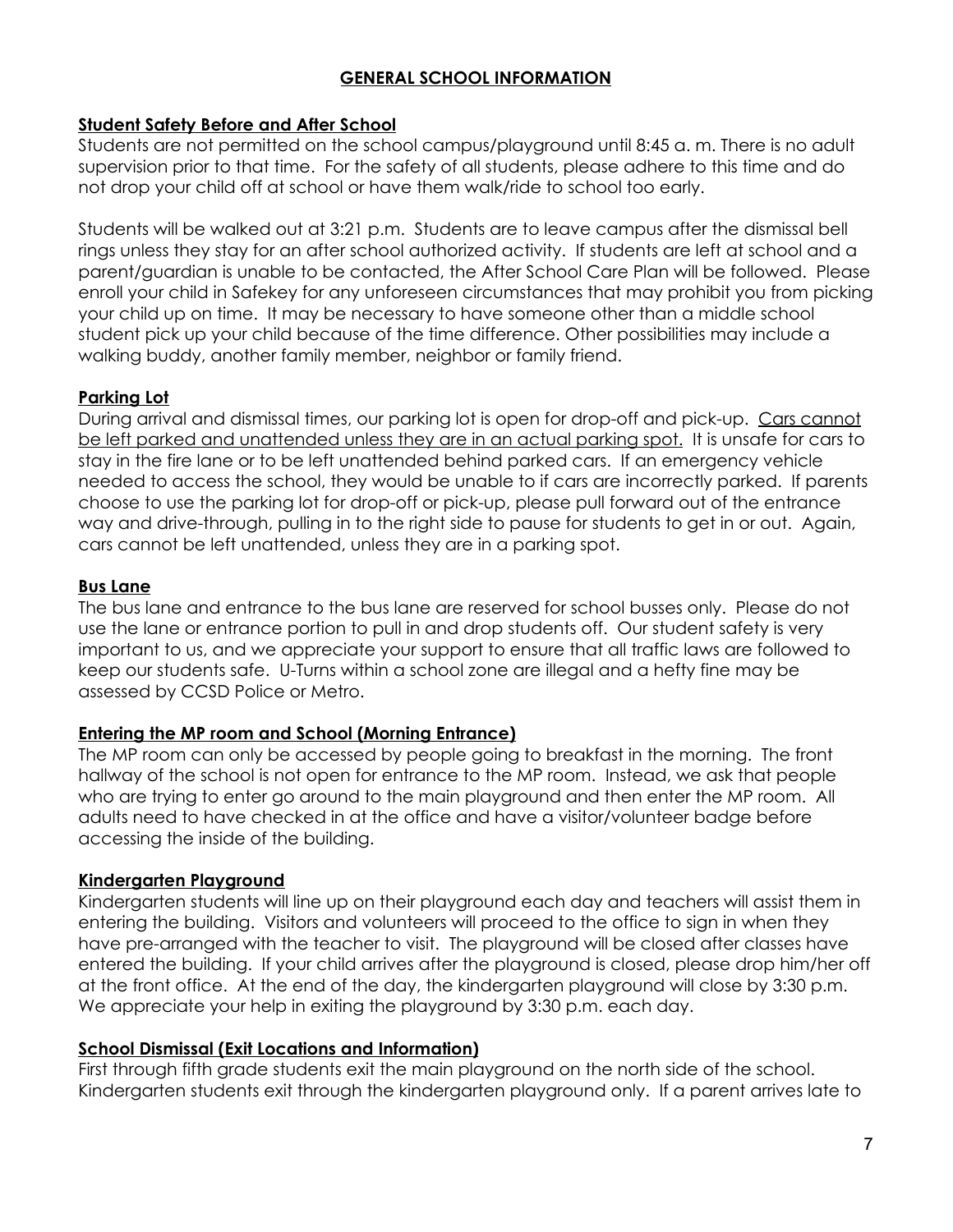pick a student up, he/she may meet their child in the office. *All students must be signed out of the front office if they have been brought to the office for late pick-up.*

#### **Safekey**

[Safekey](http://www.lasvegasnevada.gov/find/21399.htm#Registration__Payment_Information) is a before and after school recreational program for children. City of Las Vegas' Department of Parks & Recreation works in cooperation with CCSD. Safekey is offered at Betsy Rhodes Elementary School. The morning program operates from 7:00 a.m. - 8:45 a.m. and the after school program operates from 3:21 p.m. - 6:30 p.m. For your child's safety, it is strongly recommended that you complete Safekey paperwork in the event that you may be late to pick up your child, he/she can remain safely in Safekey until you arrive. If your child is not enrolled in Safekey, the After School Care Plan goes into effect.

During the after school program, attendance is recorded and activities may include arts/crafts, sports, indoor/outdoor games and homework times. Prior to attending the Safekey program, all participants must pre-register. Registration information can be obtained by calling 702-229-3399. Daily Rates are set by the Safekey program. Prices are subject to change. Payment for Safekey will not be accepted at the Safekey school site. If a child is turned away by Safekey due to non-payment, the After School Care Plan will be followed.

#### **CCSD After School Care Plan (Late Pick-ups)**

Students must be picked up on time at the conclusion of the school day. It is required that parents sign an "After School Care Parent Agreement and Authorization" form for all students. If students are not picked up at the end of the day, school personnel will attempt to contact the parent/guardian and emergency contacts. If a parent or emergency contact is not reached, and the child hasn't been picked up, he/she will be taken to Safekey. Parents will be required to pay the school for the Safekey pass in the event their child is not picked up on time. The cost is \$20.00 per event plus the cost of registration. A required parent conference will be conducted with parents when students are not picked up and need to be taken to Safekey. It is recommended that you enroll your child in Safekey and purchase passes for the account in case an emergency or event keeps you from picking your child up on time. The CCSD Attendance Enforcement department will be contacted for students with a history of late pick-up and students may be taken to the Boys and Girls Club or Child Haven as an alternative.

#### **Front Office**

The school office hours are from 7:30 a.m. until 4:00 p.m. The office telephone number is 702-799-3450. The office fax number is 702-799-3456. Our office staff is happy to answer questions or transfer you to the voicemail box for your child's teacher. We are unable to give out information or answer questions regarding students over the phone because of FERPA laws and maintaining confidentiality; it is impossible to determine who is calling into the school.

#### **Enrollment and Withdrawals**

Students must be enrolled through the school office before they can attend classes. If they are enrolling from another Clark County School, a transfer form is required to enroll the child. Parents/Guardians of kindergarten children and students new to the district must present verification of the date of birth, one proof of address, and immunizations at the time of registration. The school also requires a phone number where parents can be reached in case of an emergency. When you are planning to withdraw a child, the office must have at least one day's notice in order to prepare records.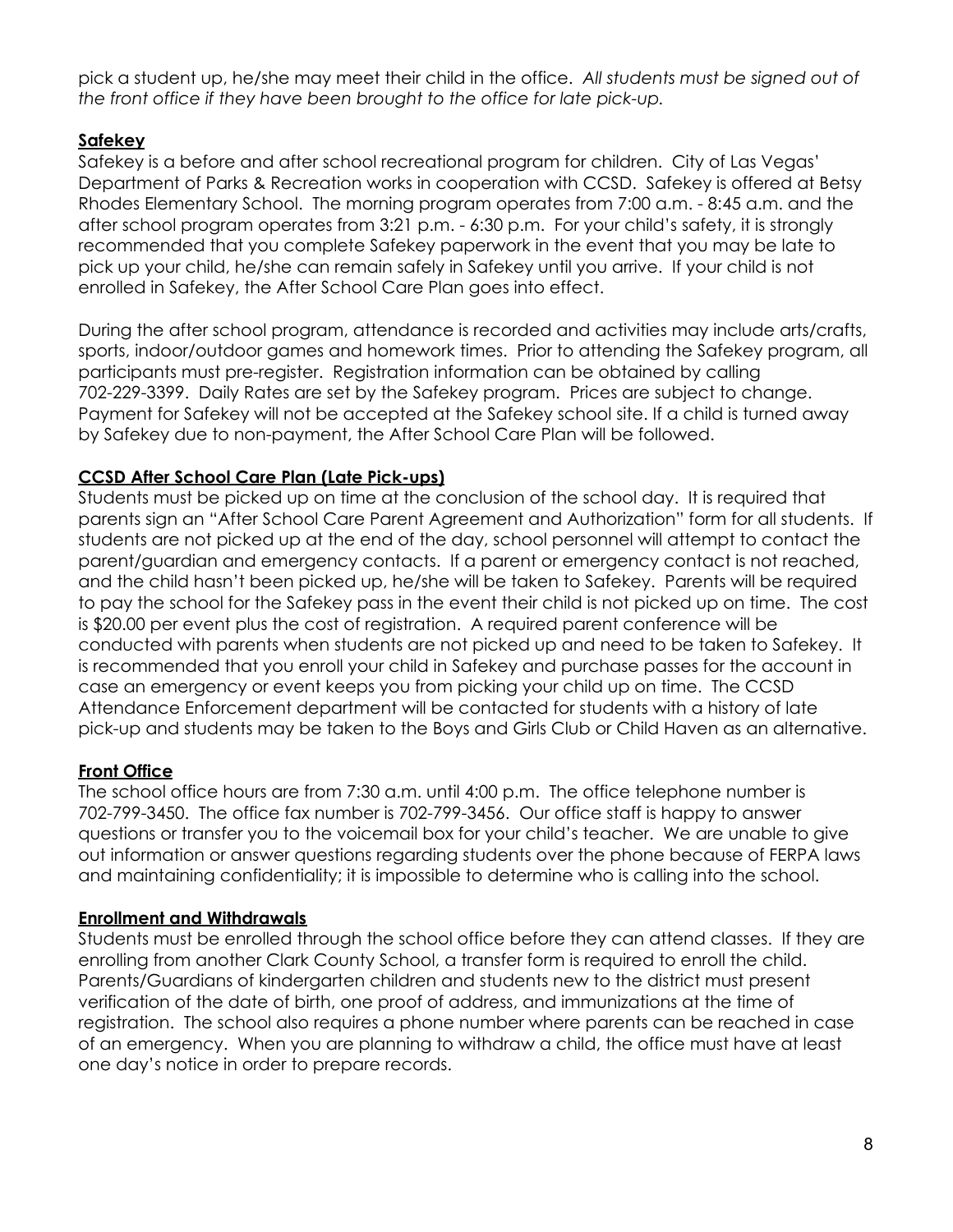#### **Attendance and Prearranged Absences**

**Absences:** The importance of regular attendance cannot be over emphasized. We expect a student to be in school every day that they are physically able. Additionally along with student performance, attendance is an indicator for the School Performance Framework. If your child is absent for more than two days, parents should notify the office. A student may make up work and will be given 3 days for each day absent to make up the missing assignments. A written excuse must accompany students within 3 days of their return to school after an absence. Please notify the school in advance of a vacation to receive a prearranged absence. All notes are to be turned in to the basket in the front office. You can also now notify the school of your child's absence by emailing the teacher. If the school is not notified of the reason of the absence, the absence is recorded as unapproved. Student attendance is part of the consideration in the states' new accountability system for schools. Elementary students who exceed twenty (20) unapproved absences during the school year MAY be retained in the current grade. School attendance is compulsory for all children between the ages of seven and seventeen in the state of Nevada. All absences, including excused absences affect grades and performance. It is the parents'/guardians' responsibility to see that regular attendance is maintained. Letters will be sent from the school to remind families of attendance procedures. A Required Parent Conference (RPC) may be scheduled by the administration when the following conditions exist due to excessive absenteeism:

- A student has been absent for 10 or more days
- A student has been identified as a habitual truant
- A student has been identified as a candidate for retention

Please see CCSD [Regulation](http://ccsd.net/district/policies-regulations/pdf/5113_R.pdf) 5113 for more information. Parents/Guardians may be referred for educational neglect if they are noncompliant with the attendance regulation.

**Tardies:** Punctuality is an important life lesson for our students. Additionally, a tardy student is a serious disruption to the educational process. It interferes with time to learn and infringes on the educational rights of other students. A student is tardy if they are not physically present in the classroom at the start of the instructional day. It is important that students walk in with their teacher and class at 9:00 a.m. to ensure a good start to the day. Students arriving at school after the final tardy bell at 9:10 a.m. must report to the office for a tardy slip. All students who arrive after the 9:10 tardy bell must be signed in by a parent/guardian. Students are unable to walk themselves in if they arrive tardy. Three tardies are equal to one absence. A student shall be recorded as absent for half of the day if more than one (1) hour and fifty-five (55) minutes of the instructional day are missed. A student shall be recorded as absent for a full day if more than three (3) hours and forty-five (45) minutes of the instructional day are missed. The first ten minutes of the school day sets the tone for the day, please see that your child arrives on time. Frequent and habitual tardiness will be addressed in a Required Parent Conference with administration.

**Early Dismissal:** Under NO circumstances are students allowed to leave campus early without an authorized adult present to pick them up. The practice of signing your child out prior to 3:21 p.m. is highly discouraged. There will be no early sign out after 3:00 p.m. In order to ensure your child's safety it will be necessary for you to show a picture I.D. in the event you need to check him/her out of school early. Three early outs are equivalent to one absence.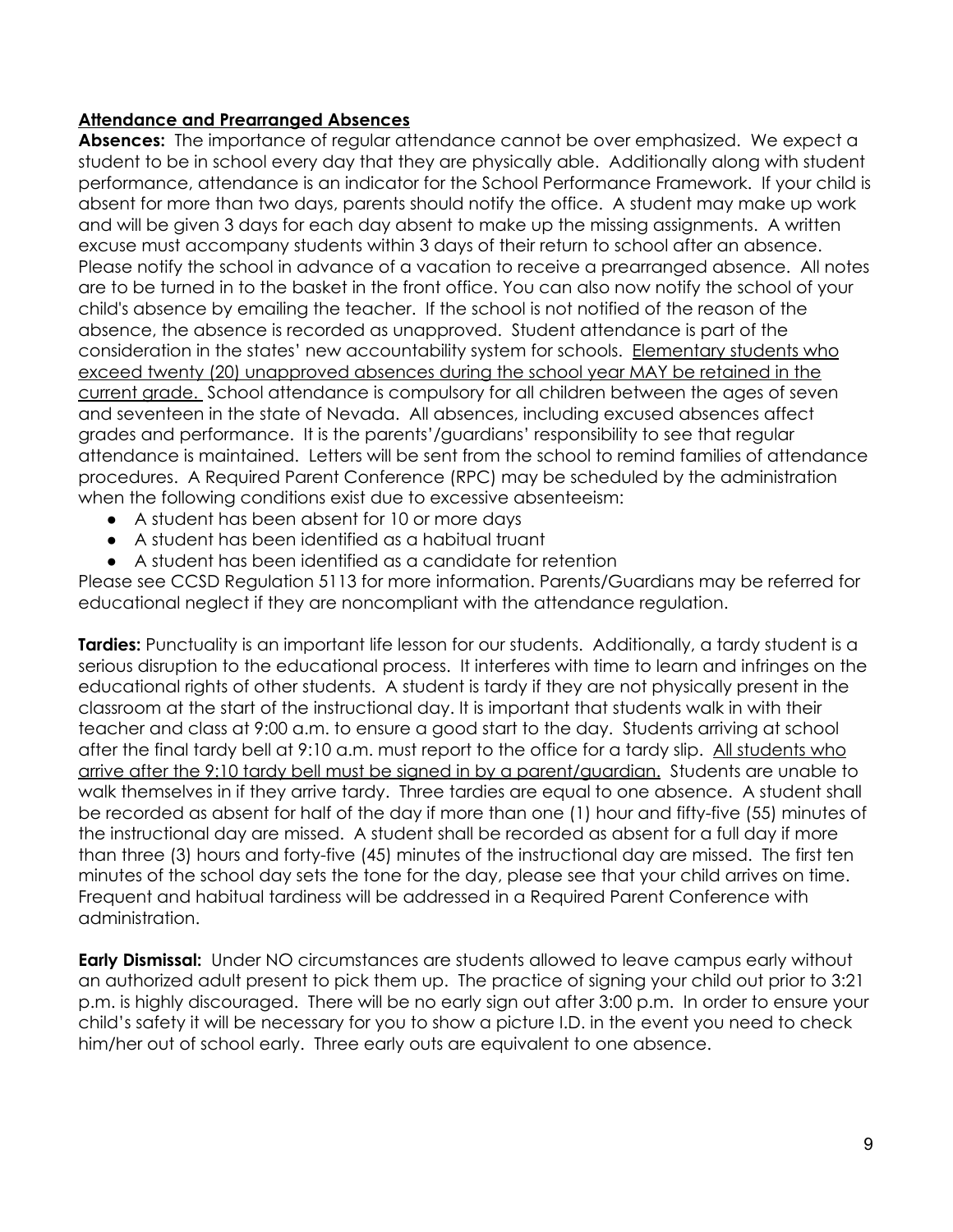#### **Infinite Campus & ParentLink**

Infinite Campus is the web-based information program for CCSD. ParentLink and Infinite Campus deliver messages via telephone, e-mail, text, and printed letters to students, parents/guardians, and staff. The types of messages that are sent include absence notifications, reminders, and general information. In emergency situations, they can prioritize and rapidly send messages containing important information from the district to school staff and parents/guardians. You can access Infinite Campus through the Infinite Campus Parent Portal. You will need your Infinite Campus login ID and password to access the information. You can obtain your initial code in the office if needed. Teachers are expected to update their gradebook weekly and grades can be obtained in Infinite Campus through the Parent Portal.

#### **Health Office**

We have a First Aid Safety Assistant (FASA) on staff during school hours. The health office is located next to the main office and is open from 9:00 a.m. – 3:15 p.m. Children with temperatures of 100 or higher or who are suffering from vomiting or diarrhea should stay home from school. If antibiotics have been prescribed for a contagious illness, children may return to school after they have taken the medication for 24 hours. If a child becomes ill during school hours, the child's teacher will send the child to the health office with a health slip. The nurse or FASA will call a parent/guardian of the child. Parents/Guardians are expected to make arrangements to have the child removed from school immediately. Parents/Guardians without transportation and working parents/guardians should make plans for such an occurrence early in the school year.

#### **Student Information & Emergency Contacts**

It is extremely important for parents/guardians to provide current telephone numbers to the front office. When school personnel are unable to notify a parent or other designated person, emergency medical services may be requested through 911 to assess seriously ill or injured students. Every attempt will be made to notify the parent/guardian of an emergency involving a student.

#### **Medication**

If a physician has prescribed medication for your child to be taken during the school day, a form must be obtained from the health office and completed by the parent/guardian. This record gives permission for authorized school personnel to administer medication to your child and is kept on file in the school health office. Parents/Guardians must bring the medication to school in the original prescription bottle along with the authorization form. Do not send the medication to school with your child. Non-prescription medication such as aspirin and Tylenol may not be dispensed by school personnel. Students should not bring over-the-counter medication to school to give to themselves.

#### **School Emergency Procedures**

In case of any emergency, such as a situation in the neighborhood, rest assured that the Clark County School District has procedures in place to ensure your child's safety. Betsy Rhodes Elementary will follow these procedures and keep your child safe during any emergency until the district deems that it is safe for your child to be released to you. If such an emergency arises, please do not call the school or come to the school to get your child. This will only complicate an already tenuous situation. Every effort will be made to keep you informed and to ensure the safety of all children at Betsy Rhodes Elementary School. Please note that during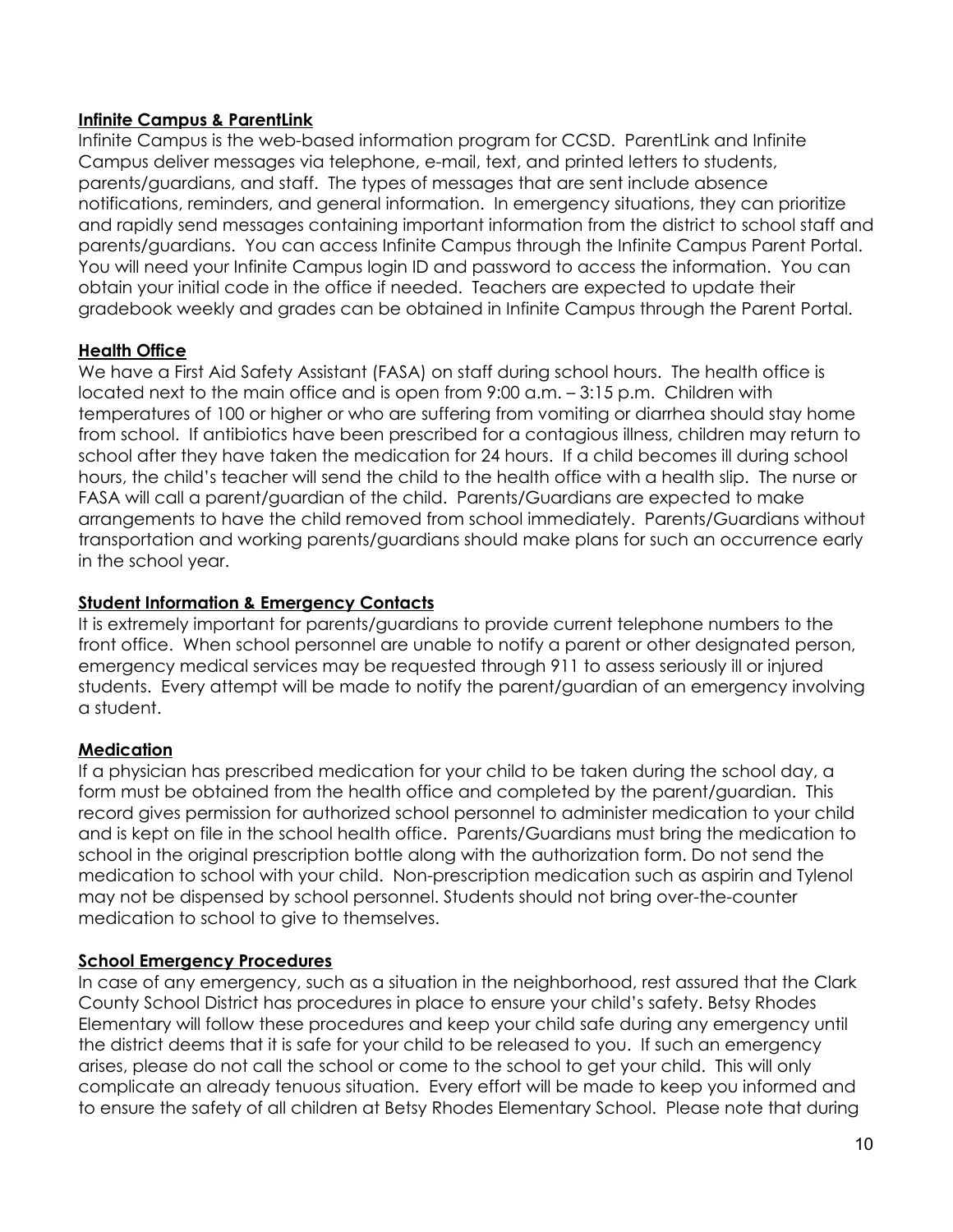an emergency situation, students are unable to use cellphones in order to allow for necessary communication in the school and with the proper authorities. *It is imperative that you keep the school apprised of your current emergency and home contact numbers.*

#### **Classroom Interruptions**

Personal messages for students will not be accepted over the telephone. Parents/Guardians must be present at the office to confirm identity. Messages will be delivered to students by the office staff. Whole school intercom announcements will not be made during instructional periods except in emergencies determined by the administration. Every effort will be made to minimize the amount of interruptions to the classrooms during the instructional day.

#### **Homework**

The purpose of homework is to provide practice and reinforcement for skills taught in school. Consideration is given to a child's outside activities, so homework is usually not assigned on weekends or holidays and is not given as a punishment. Generally, time spent on homework should not exceed 10 minutes per grade. Reading time is an appropriate homework assignment and at Rhodes, students can earn incentives in our nightly reading program.

#### **Grading Policy & Missing Work**

The Clark County School District requires teachers to record at least a total of one grade per subject per week. Teachers will develop and use a variety of formative and summative assessments to measure students' mastery of Nevada Academic Content Standards. All assignments must be completed and turned in to receive credit for the assignment. Summative assessments are eligible for retakes, check with your child's teacher for further information.

Students are accountable for missed work when they are absent. They have three (3) days per day of absence to complete the work. When a student is absent, however, the educational experiences lost during that absence might be irretrievable because the instruction and interaction in the instructional setting cannot be duplicated through makeup work.

#### **Report Card & Progress Reports**

Grades can be obtained by parents through the Infinite Campus Parent Portal. In addition, parents can request a paper progress report if they cannot electronically access grades. All students will receive printed progress reports half-way through each semester and they will all receive report cards at the conclusion of the semesters.

With the adoption of Nevada Academic Content Standards (NVACS), the CCSD Elementary Report Card has been updated to reflect mastery learning. Students have all year to be taught and assessed as to where their proficiency level resides in relation to mastery of grade level standards. The NVACS are year-long standards; therefore, mastery is not expected until the end of year giving students multiple opportunities to demonstrate mastery.

#### *Knowledge of Work – Overall summary grade for content area will be the following:*

90-100% mastery of grade level standard 80-89% mastery of grade level standard 70-79% mastery of grade level standard 60-69% mastery of grade level standard Below 60% mastery of grade level standard W- Working on standards below grade level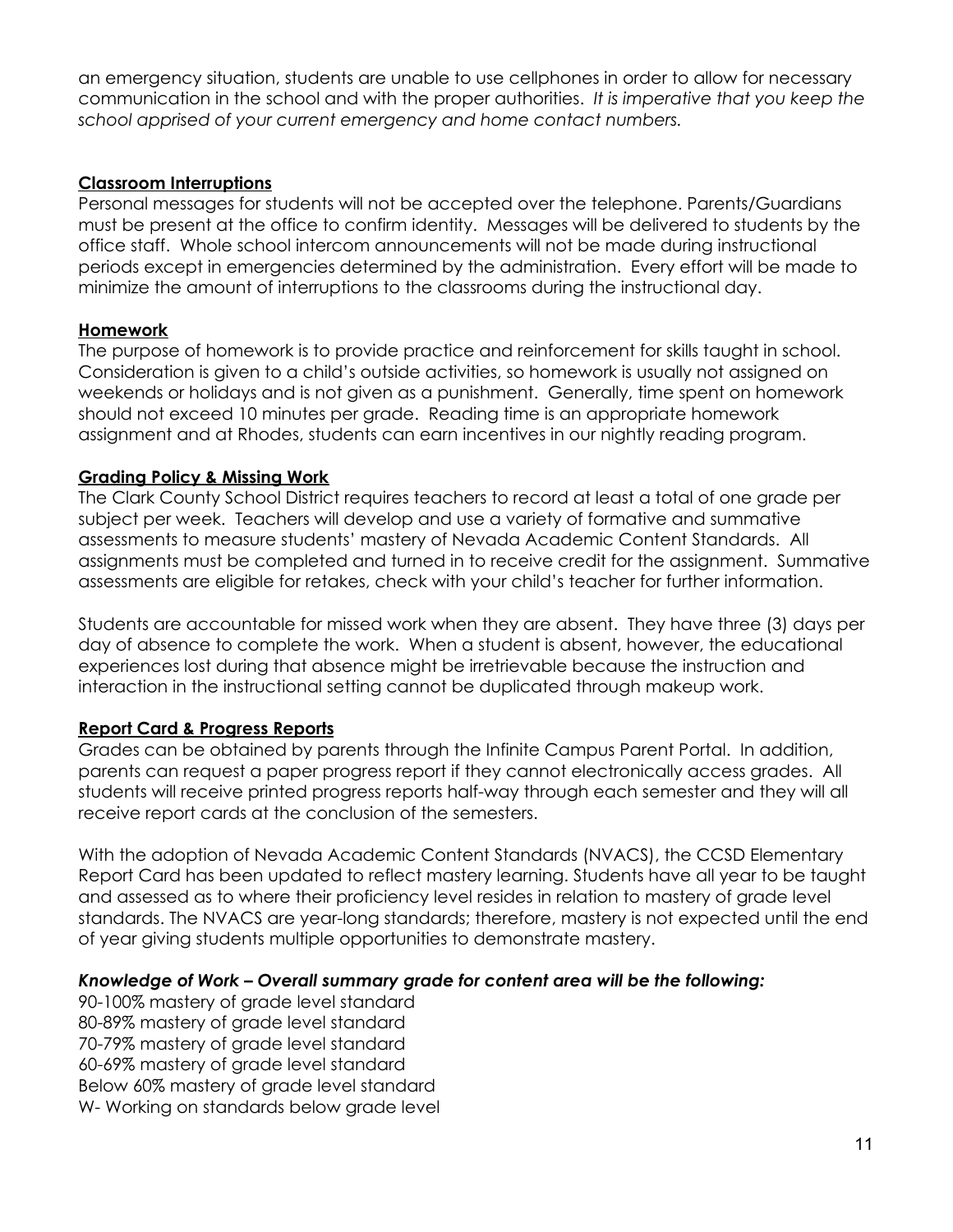#### *Proficiency Level of Common Core State Standards will be identified as follows:*

Meets Standard Approaches Standard \* All standards must be evaluated at least once during the school year.

#### *Special subjects and learner behaviors will be identified as follows:*

 $E =$  Exceptional progress;  $S =$  Satisfactory progress;  $N =$  Needs improvement



#### **Resources**

The Rhodes School Website has many educational sites posted for parents. Please go to [www.rhodeselementary.com](http://www.rhodeselementary.com/) for some suggested resources.

#### **Parent/Teacher Communication**

Communication between the parent/guardian and teacher is critical. We encourage parents/ guardians to communicate with their child's teacher at any time. Many Rhodes' teachers utilize Class Dojo or Remind 101 as a communication tool with families. Please note that teachers will not stop instruction to respond to messages. Be aware that a response may require 24 hours to receive, due to contract hours. If you have a concern that needs immediate attention, please contact the office directly. If a student is doing unsatisfactory work, the teachers are required to advise parents/guardians via telephone, email and/or written notices. Parent conferences are recommended when unsatisfactory progress is identified. Parents/Guardians can access their child's grades through Infinite Campus. Teachers update assignments and grades weekly on Infinite Campus.

#### **Positive Behavioral Interventions & Supports**

Students will be rewarded for demonstrating respect, responsibility and safe actions at school. Students will be taught and encouraged to "Be Respectful and Responsible" focusing on appropriate procedures and interactions. A variety of incentives are in place to acknowledge students' good behavior and punctuality.

*Respect* is treating people, things, and yourself kindly. Treating people with respect makes your world a nicer place to live in, whether it's at home, at school, or out in your community. It's easy - all you have to do is treat people the way you like to have them treat you. A few ideas are to avoid insulting people or making fun of them, listen to others when they speak, value other people's opinions, avoid mocking or teasing people, avoid talking about people behind their backs, be sensitive to other people's feelings, and avoid pressuring someone to do something he or she doesn't want to do.

*Responsibility* is taking time to think about choices and making good decisions about ways to act and things to do. To be responsible is when you agree to do something, and do it, answer for your own actions, avoid making excuses or blaming others for what you do, take care of your own matters, avoid relying on adults to remind you, always use your head, and think things through and use good judgment.

#### **School-Wide Recognition & Incentives**

Betsy Rhodes Elementary School recognizes the importance of highlighting student achievement. After the first semester and at the end of the school year, students in grades 1-5 are recognized for outstanding academic achievement, academic growth, attendance and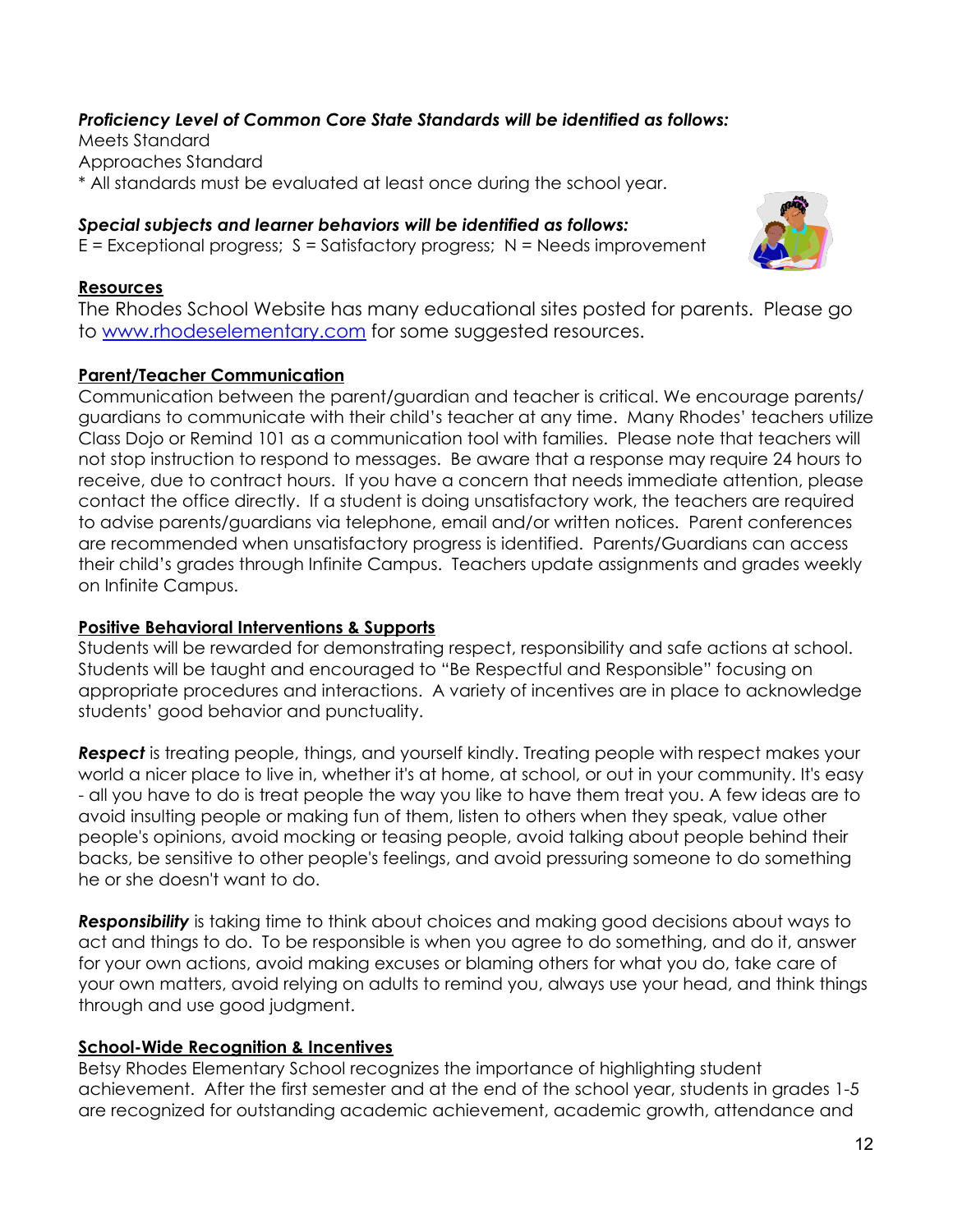citizenship. Additional special recognitions are awarded to fifth grade students at the end of the year.

Rocket Incentive Night will be available for invited students at the end of the school year. Students who have demonstrated consistently appropriate behaviors and attendance will be invited to the evening celebration. Invited students will have maintained the following: All E's or S's for learner behaviors on their report cards, 96% or better attendance (no more than 6 absences, 3 tardies/early checkouts = 1 absence), and no behavior suspensions.

#### **Classroom Expectations and Progressive Consequences**

Each classroom teacher has developed classroom expectations for the students' behavior in the classroom. The responsibilities have been discussed with students and are clearly posted in the classroom(s). Parents/Guardians will be notified of specific expectations. A hierarchy of consequences for students who do not meet expectations has also been established in each classroom. The classroom management plan could include: a reminder/verbal warning, time out, a phone call or letter to parent/guardians, a parent/guardian conference with teachers, and a referral to administration.

#### **Consequences for Not Meeting Expectations**

All staff members have been asked to be accountable for observing all students in the common areas of our school and giving appropriate consequences for failure to meet the responsibilities expected of students. Therefore, any staff member may give a student a Discipline Referral for an infraction of an expectation. Referrals may be classified as minor or major. Referrals for minor behavior will be done after teachers have followed previous steps for addressing the behavior with students and parents. Discipline measures may result in an immediate removal from class, referral to the administration, Required Parent Conference (RPC), Suspension and/or Expulsion. Some examples are as follows:

| <b>Minor</b>                      | <b>Major</b>                                       |
|-----------------------------------|----------------------------------------------------|
| Incomplete or missing assignments | Bullying, cyber-bullying, harassment, intimidation |
| Disruptions in class              | Assault                                            |
| Non-compliance or insubordination | Vandalism or arson                                 |
| Lack of preparation               | Possession of a weapon or illegal substance        |
| Dress code                        | <b>Theft</b>                                       |
|                                   | Abusive language                                   |

Items that pose a safety concern or disrupt the educational environment should not be at school. Examples include: GUM, CANDY, ELECTRONICS, TOYS, AND SPORTS EQUIPMENT. No knives, fireworks, matches, etc. are permitted. Students found in possession of weapons shall immediately be referred to the appropriate law enforcement agency and suspended from school until an investigation is made regarding the circumstance. (Please refer to [CCSD](http://ccsd.net/district/policies-regulations/pdf/5141.1_R.pdf) [Regulation](http://ccsd.net/district/policies-regulations/pdf/5141.1_R.pdf) 5141.1)

#### **Student Searches**

The following information, directly from the school district, is required to be shared with students and parents: "Students are hereby informed that they will be subject to search when they enter campus after the beginning of the school day. This includes, but is not limited to, unauthorized returns. This notice does not exclude personnel, however, from searching a student at any time should there be reasonable suspicion of wrongdoing." Please refer to the CCSD publication [Behaving](http://www.goyneses.org/ourpages/auto/2010/11/5/57581208/777-Behaving_Positively_8_11_FINAL.pdf) Positively at School for further explanation of corrective disciplinary actions, bullying, cyber-bullying, harassment, intimidation, rules of conduct for school bus riders and student dress code.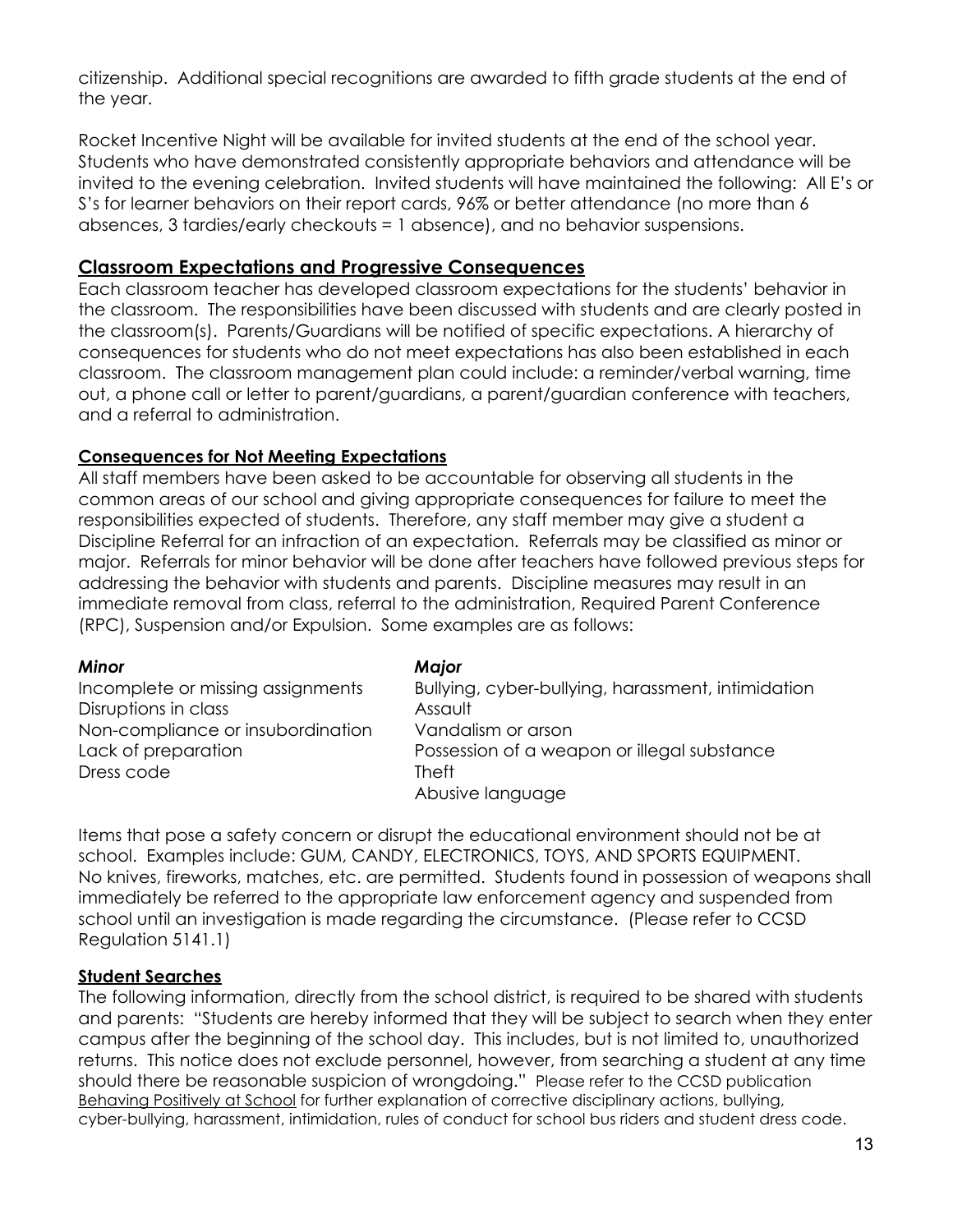#### **Student Expectations in Common Areas**

Rhodes students have CHAMPS expectations for all common areas of the campus: hallways, restrooms, playgrounds and the lunchroom. Our school-wide expectations are detailed below:



The following is one example of the posters displayed throughout the school displaying behavior expectations.

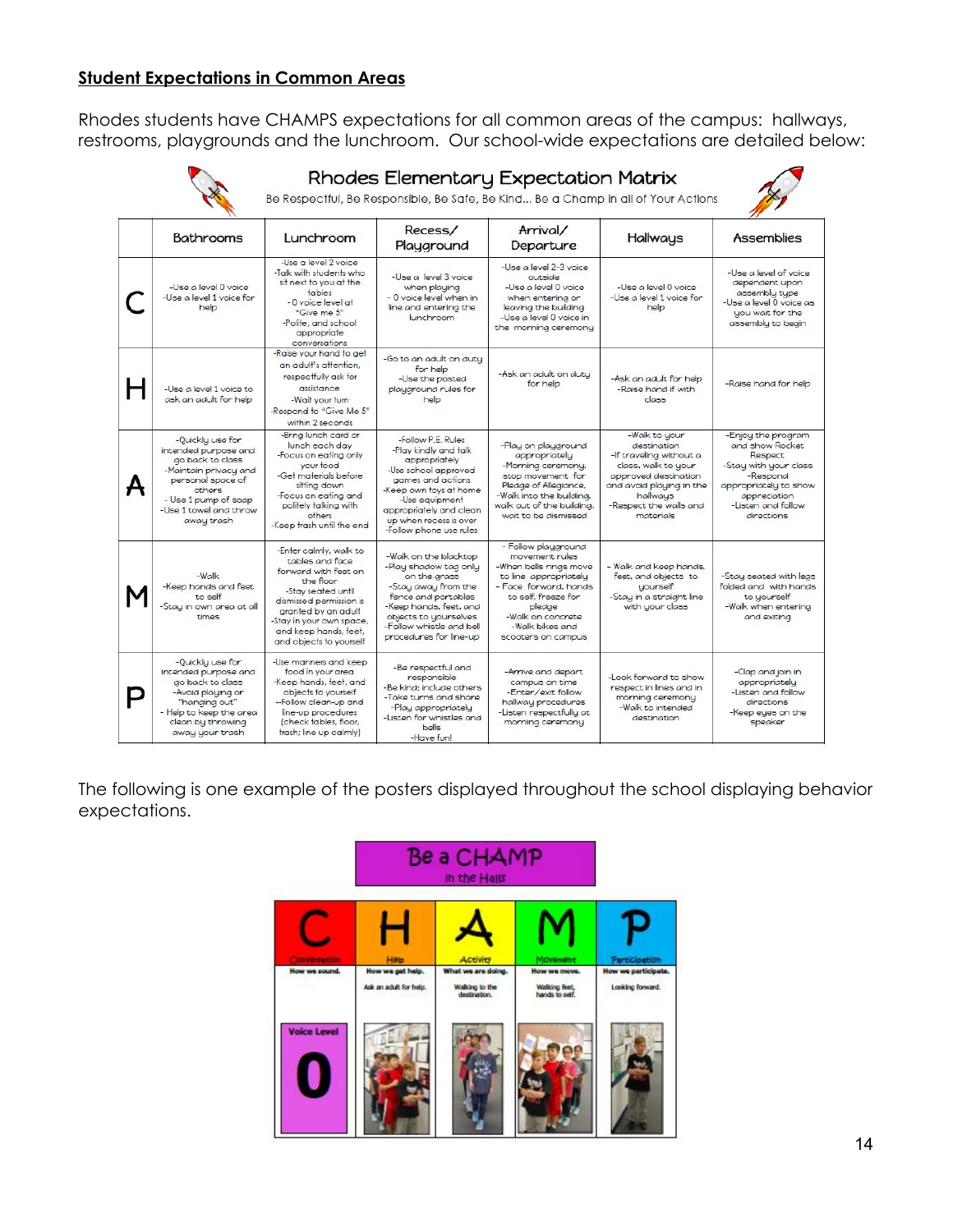#### **Limited Proficiency in English Language**

All teachers at Betsy Rhodes Elementary School use effective teaching practices to assist second language students with building background for learning and comprehending new material. Translators and interpreters are available upon request for parent/teacher conferences, IEP meetings, registration, etc.

#### **School Celebrations and Birthdays**

CCSD allows for three (3) celebrations per school year (Halloween/Nevada Day, Winter Holiday, and Valentine's Day). Details will be announced during the school year. Please check with your child's teacher before purchasing treats for school celebrations. Some students may have food allergies or other health concerns. Birthday celebrations are not allowed during instructional time. Parents/Guardians may recognize their child's birthday by sending in a nut-free, store-bought item (adhering to Nutritional Guidelines) to be shared with the class during non-instructional time (lunch). Small items, such as cookies or cupcakes are allowed, but pizzas and full meals are not permitted. Items can be dropped off in the school office. The office staff will make sure that the birthday treats are store-bought, nut-free, and delivered to the students. Food items for other celebrations also need to be store-bought and packaged. Please remember to check with your child's teacher regularly for possible allergies.

#### **Lunch and Breakfast**

The following are provided through the school lunch program: Breakfast Lunch Milk (Prices are set by Food [Services\)](https://secure.ccsd.net/departments/food-service/)

A breakfast and lunch menu will be sent home with students each month. Students are encouraged to buy breakfasts and/or lunches in advance for a week or a month and will be credited with the number purchased. This system eliminates the problems of lost, forgotten, or stolen lunch money. Purchases for breakfast and/or lunch should be made daily prior to the start of the school day, and may also be made online at [www.myschoolbucks.com](http://www.myschoolbucks.com/) . Credits can be used for breakfast or lunch. Any student who needs to charge a lunch will be allowed one (1) charge only. If your child has a special medical need regarding diet (allergies, etc.), please inform the Food Service Staff in writing. Informing the Food Service Staff in writing must occur each school year. Food Service [applications](https://secure.ccsd.net/departments/food-service/free-reduced-online-application) for free or reduced meals are available through the front office, cafeteria or online at [www.myschoolapps.com](http://www.myschoolapps.com/) . Application information is confidentiality maintained. The lunchroom telephone number is 702-799-3450, ext. 4012. Student populations who exceed 40% Free and Reduced Lunches (FRL) may receive additional funding to support instruction, through Title I services.

#### **Delivering items to school during school hours:**

It is our goal to keep interruptions of the instructional program to a minimum. If you need to deliver lunch or lunch money, please sign in at the office, and you will be directed to the multi-purpose room to pay. If you need to deliver homework, please drop if off in the office, and our staff will ensure that it gets to your child's teacher.

#### **Bicycles and Scooter Safety**

All bikes and scooters must be walked in all areas of the school campus by all students, older siblings, and family members. The areas include all sidewalks on and immediately surrounding the school property. Parents/Guardians are encouraged to provide locks for children who ride their bicycles or scooters to school. Each bike should have its own lock. Locking two or more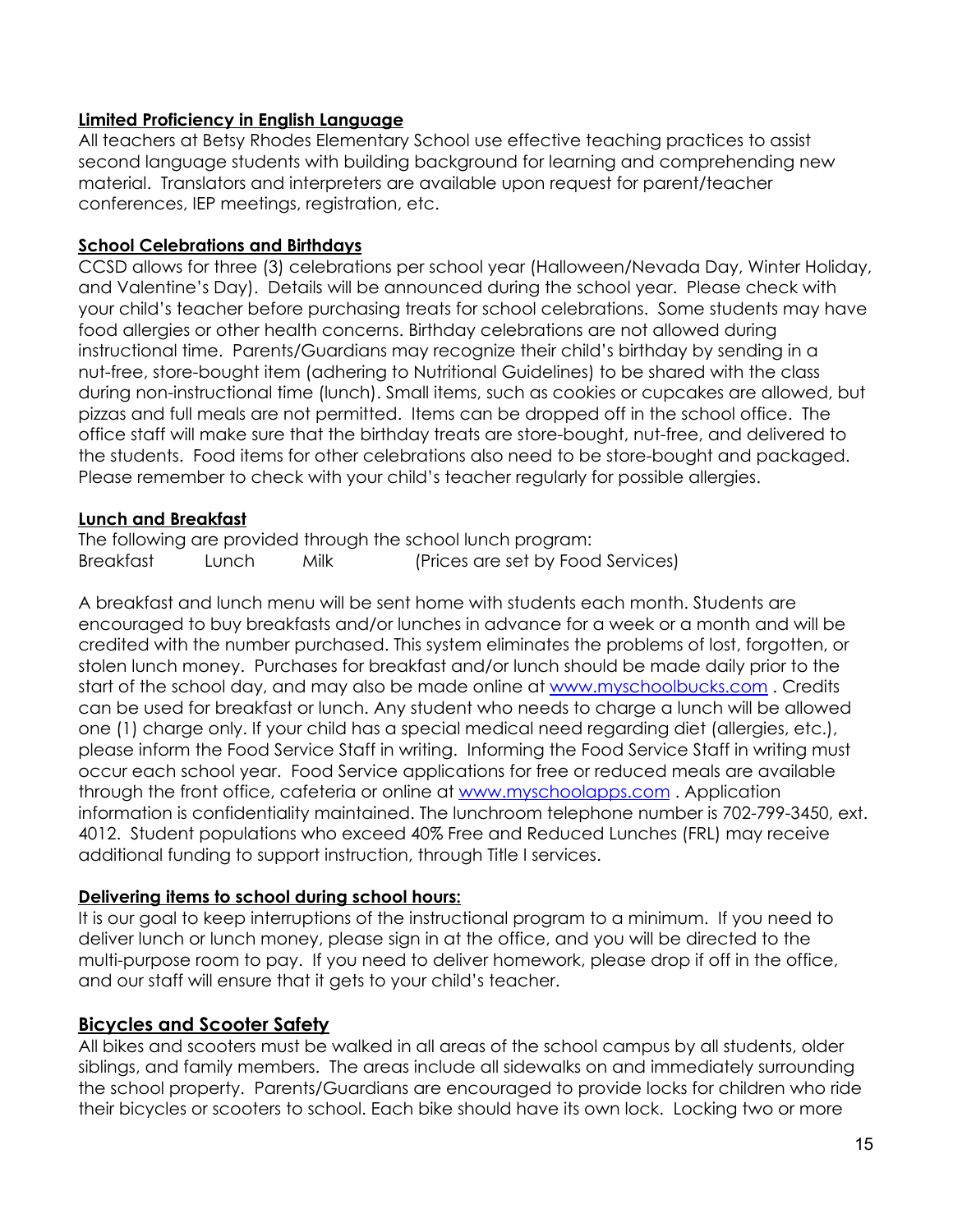bikes together with one lock is not allowed. The school is not responsible for any loss or damage to bikes or scooters. Please discuss bike and scooter safety with your child before allowing him/her to ride to and from school. We strongly encourage every student to wear a helmet if they plan to ride to school. Heelies, roller skates, roller blades, and skateboards are not allowed. The gate on the fence of the bike parking area will be locked promptly at 9:00 a.m. and will remain locked until 3:21 p.m.

#### **Personal Possessions/Lost and Found**

Students should not bring items (e.g., toys, game cards, sport balls) to school which are not a part of the educational program or pre-arranged by the classroom teacher. Please label in ink student's coats, lunch boxes, and personal possessions. This is the only way we are able to quickly return lost items. The school will have a "Lost and Found" located in the Multi-Purpose Room. The office will have a "Lost and Found" box for small items such as wallets, watches, glasses, keys, phones, etc. Please have your child check both places when an item is lost.



#### **Phones**

The office phone is available to students for emergency use only. Cellular phone use is outlined as follows:

1. Phones must be turned off and remain off during the instructional day and passing periods in compliance with CCSD Policy 5136. Phones left on vibrate/silent modes are subject to seizure. 2. Cell phones may only be used as phones, by individual students only. They can only be used prior to the first bell, after the final bell, or during scheduled nutrition breaks or lunch periods. 3. Cell phones should be stored in a non-visible location (backpacks, purses, pockets) and must remain off.

4. Phones confiscated in violation of these guidelines will only be returned to a parent/guardian during non-instructional hours.

5. Cell phones must remain off during a school evacuation, lockdown, or drill. During these situations tell your child NOT to try to contact you by cell phone until given the okay by school staff, thus allowing emergency communication channels to remain open. The ParentLink communication system has the capability of contacting parents/guardians in an emergency.

Additionally, parents are asked to silence their cellular phones while in the school. This ensures both compliance with the above guidelines and serves to set a positive example for students.

#### **Dress Code**

The Clark County School District reserves the right to insist that the dress and grooming of students are within the limits of generally accepted community standards and students shall be required to show proper attention to personal cleanliness. Fashions and fads which become a health or safety hazard will not be allowed. Students' dress, personal appearance and conduct are required to be of such character as to not disrupt or detract from the educational environment of the school or create a safety hazard. Any style which tends to diminish instructional effectiveness or discipline control by teachers is not acceptable. The school administration shall have the right to designate which types of dress or appearance disrupt or detract from the educational program and may be a potential safety hazard. The principal shall retain the authority to grant exceptions for spirit days, special event dress days, and school-wide free dress days.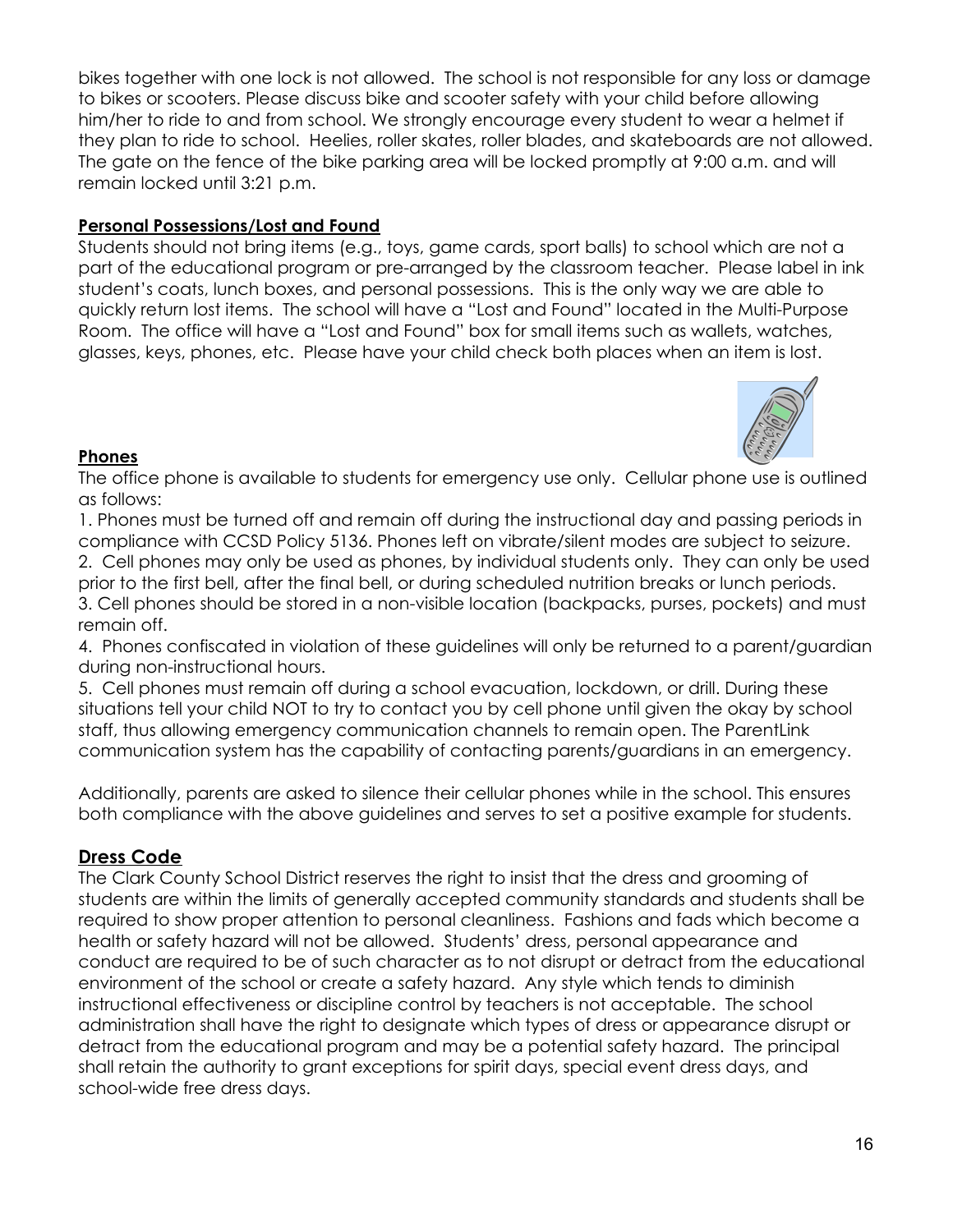*Some of the most frequent dress code violations we see are shorts that are too short (they must be fingertip length), muscle shirts for boys, and tank tops that do not have large enough straps. All shirts must have straps that are three inches wide, NOT three fingers wide. In addition, costume items (ex. headbands that have cat or Mickey ears) cannot be worn to school unless they are worn for periodic spirit or costume dress days.*

#### *CCSD Dress Code Regulation Information*

Students' dress, personal appearance, and conduct are required to be of such character as to not disrupt or detract from the educational environment of the school. Any style that tends to diminish instructional effectiveness or discipline control by teachers is not acceptable. Students are to be dressed in such a manner that their appearance in the school contributes to the learning environment.

#### *The CCSD dress code includes the following provisions:*

- Require the wearing of shoes with soles. House slippers and shoes with wheels are not permitted.
- All clothing must be sufficient to conceal any and all undergarments. No skin will show between bottom of shirt/blouse and top of pants or skirts at any time. All sleeveless shirts must have straps at least three inches wide. Prohibited tops include, but are not limited to, crop tops, tank tops, strapless, low-cut clothing, clothing with slits, or tops and outfits that provide minimum coverage.
- Require that all shorts, skorts, skirts, and jumpers/dresses must be at fingertip length.
- All jeans, pants, and trousers must be secured at waist level. Sagging is strictly prohibited. Jeans, pants, and trousers are not to have rips or tears that expose undergarments and/or are located mid-thigh or higher.
- Headgear (hats, hoods, caps, bandanas, hair grooming aids, etc.) is not permitted on campus except for designated school approved uniforms, special events, authorized athletic practices, documented medical conditions, bona fide religious reasons, or CCSD/school sanctioned activities.
- Slogans or advertising on clothing, jewelry, buttons, and/or accessories which by their profane, controversial, discriminatory, and/or obscene nature disrupt the educational setting are prohibited.
- Any clothing, jewelry, buttons, and/or accessories that promote illegal or violent conduct, or affiliation with groups that promote illegal or violent conduct such as, but not limited to, the unlawful use of weapons, drugs, alcohol, tobacco, or drug paraphernalia, or clothing that contains threats are prohibited.
- Spiked or studded clothing, jewelry, and/or accessories are prohibited.
- Outerwear such as coats, mittens, and scarves must be removed upon entering the classrooms/buildings. Administrators, teachers, and staff may use their discretion as appropriate based on the temperature in the facility.

Students who arrive at school with an item that does not fit the dress code guidelines will be sent to the nurse's office. Parent contact will be attempted and then a change of dress may be provided, if available, or parents/guardians will be asked to bring a change of clothes or items for their children. Every effort will be made to minimize the amount of time a student is removed from class. Repeated dress code violations could result in a Required Parent Conference.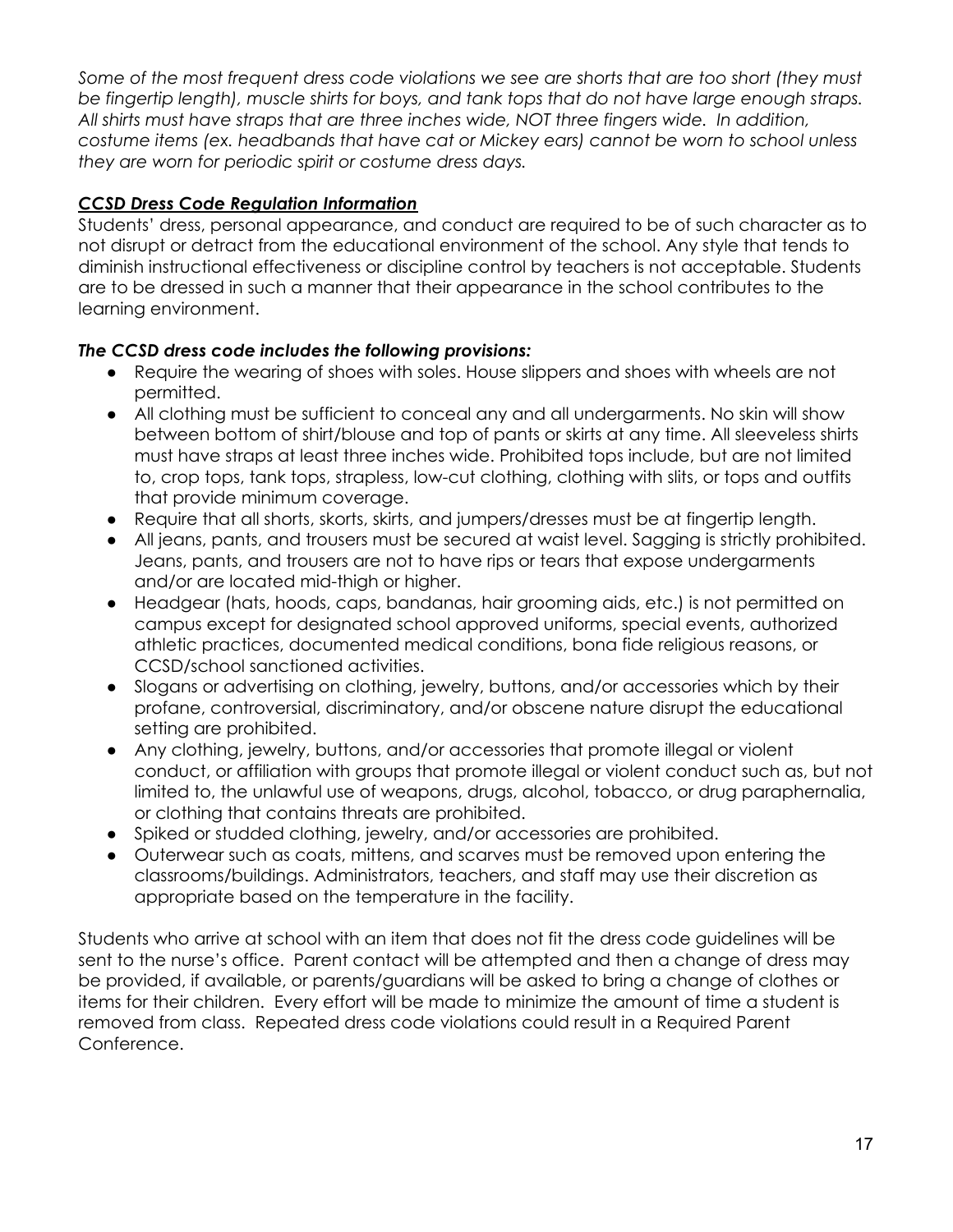#### **Parent/Guardian Concerns**

If you should have a concern with your child's teacher or about something that has occurred in the classroom, your first course of action should be to set up an appointment with your child's teacher to voice your feelings. After you have spoken with the teacher and worked to resolve the situation, you may complete a concern form in the school office or call the school office at 702-799-3450 if you need additional assistance to resolve the matter. The document for *Effective Parent-School Communication-Chain of Command* and *Guidelines for Effective Parent-School Communication* can be obtained in the front office.

#### **Library**

We ask that the parents support library rules and stress appropriate behavior by their children in the library.

The rules are:

- $\star$  Return books on the date they are due.
- ★ Report lost or damaged books immediately.
- ★ No food or drink allowed.
- ★ Keep books in a safe place at home, away from younger children and pets.

Students and their parents or guardians shall be responsible for all instructional materials and equipment loaned to or used by the student, and shall reimburse the district for any damage or loss to such items.

#### **School Supplies/Workbooks/Textbooks**

The Clark County School District provides necessary supplies for students in order to meet their educational needs. Parents/Guardians are welcome to donate supplies and/or items for special events. If you have any questions, please feel free to contact your child's teacher. Your child's teacher may send home a list of suggested supplies. Workbooks and textbooks are supplied by the school district. Textbooks and other materials which are lost or damaged must be replaced by the student/family.

#### **Visitors**

Parents/Guardians are welcome to make appointments to visit classrooms during the day. The visits must be pre-arranged with teachers and are limited to 30 minutes. All visitors must report to the office, sign in, and obtain a visitor's badge. In order to ensure the safety of our students, all visitors will be required to wear the visitor's badge while on campus. Visitors should assist in maintaining the focus on instruction and avoid questions and conversations with teachers during the instructional day. Contact can be made out of instructional time. Parents are always able to request conferences with teachers.

#### **Lunch Visitors**

Our lunchroom is open for visitors, after they have signed in at the front office. We have a family table in the lunchroom for a parent/guardian to have lunch with their child. Other children/friends cannot join them at the table, unless their own parent/guardian is present. All visitors must be on a child's contact list (ex. family and emergency contacts).

#### **Volunteers**

We are so thankful for our families and community members and appreciate the time you can give to help with volunteering. You need not devote a large amount of time in order to be a volunteer. There are even ways that you can help without leaving home. Your child's teacher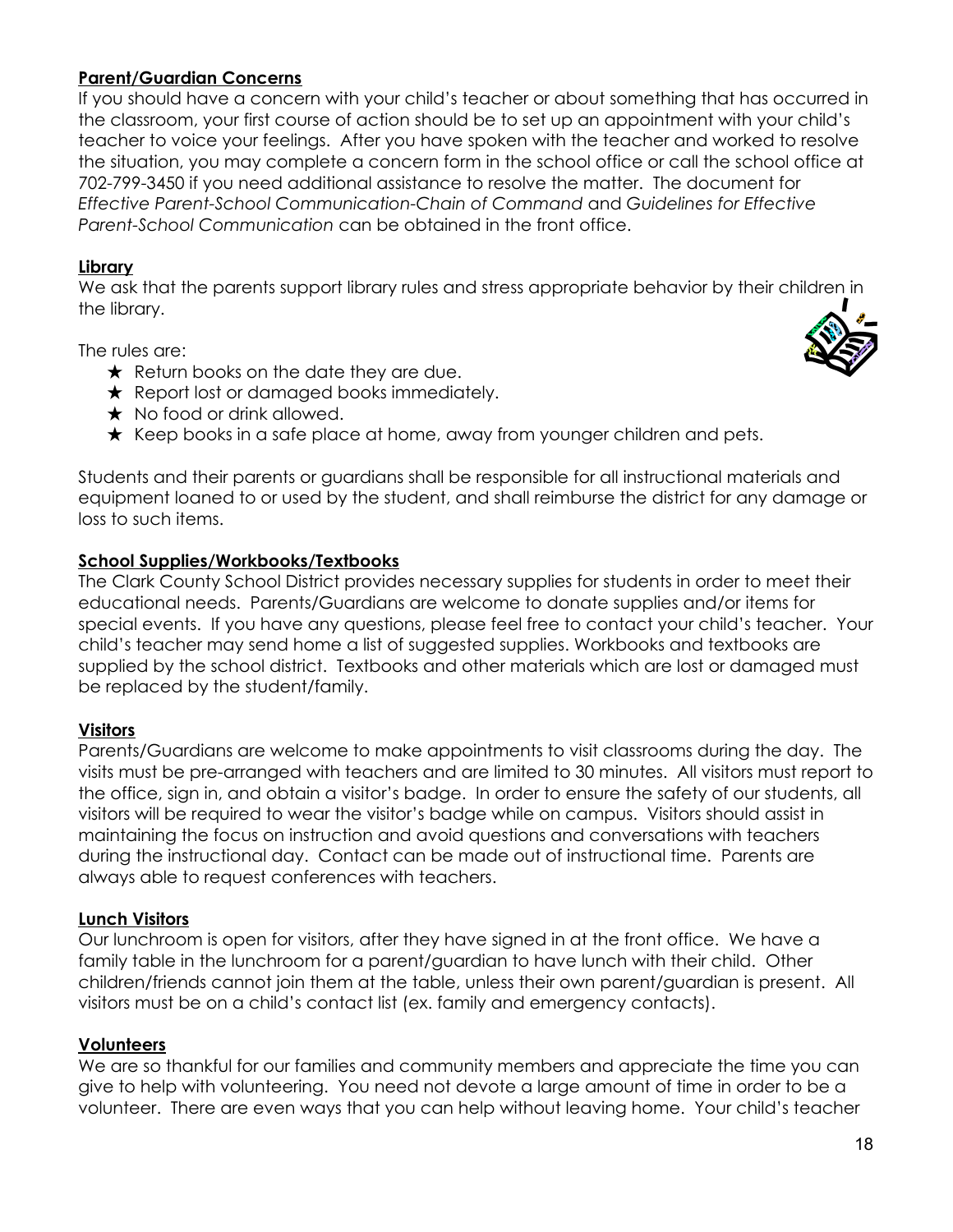will be happy to let you know specific ways in which you can be of assistance. These may include photocopying for the teacher, helping with district-approved celebrations or special events, and accompanying field trips.

As many of you have heard, new laws/policies were enacted related to school volunteers. Student safety is our number one priority.

Essential components for volunteers include:

- All volunteers are required to sign and adhere to a school volunteer contract.
- All volunteer hours and arrangements are to be scheduled prior to the day(s) volunteers arrive, so that teachers can be prepared with items volunteers will assist with.
- Unannounced visitors and volunteers are not permitted.
- Badged volunteers have been through the CCSD background check and will wear their badge while on campus at all times.
- Identification will be checked for all volunteers each day. Sticker badges will be provided and must be worn at all times.
- Volunteers cannot be alone with students and are not tasked with providing instruction.
- Volunteers should know how to use necessary equipment and follow times for availability of the staff workroom.
- Volunteers must maintain student confidentiality.
- Volunteers will help to ensure that the learning time and environment are maintained.
- Volunteers will support school school-wide expectations; student issues will be handled by staff members only.
- Volunteers must follow school-wide guidelines for dress code and cell phone usage.
- **●** Non-school aged children are not allowed to be with parents as they are volunteering. This helps to maintain a safe environment, conducive to learning.



#### **Parent Involvement Opportunities**

Betsy Rhodes Elementary believes in shared input and decision-making. Administration hosts numerous informal meetings throughout the year. These open forums provide parents/guardians the opportunity to bring concerns/issues to the attention of the administration. This could include safe passage to and from school, playground issues, parking, maintenance concerns, etc.

The CCSD Reorganization consists of the component for maintaining a School Organizational Team (SOT). Staff members and parents are voted in to be members of the six-person team for Rhodes ES. More information on voting for the 3 parent members of the team will be shared in preparation for the election in September. The new team will be in place beginning on October 1st, 2019.

We encourage parents and guardians to become members of the Rhodes Rockets PTA. Both the PTA and the school will initiate family involvement events throughout the year.

#### **School/Home Communication**

Betsy Rhodes Elementary School utilizes Infinite Campus and ParentLink messages to relay important information. The school also sends home written communication (i.e., letters, newsletters, flyers, etc.). Please ensure that your email address and phone numbers are current with the front office and check your child's backpack on a regular basis. Important items should be in the Rocket Take Home Folder.